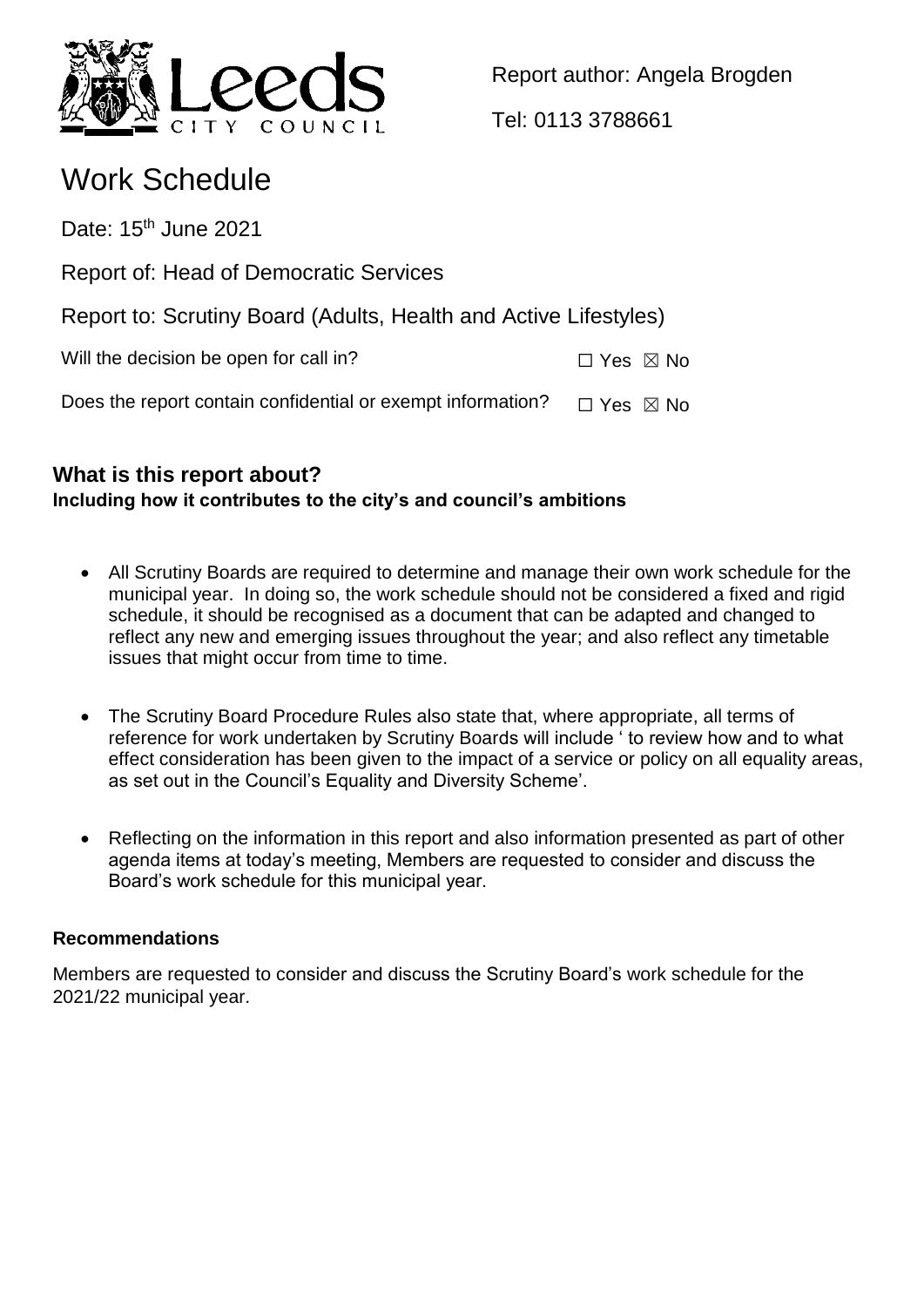## **Why is the proposal being put forward?**

- 1. A draft work schedule for the Adults, Health and Active Lifestyles Scrutiny Board is presented at Appendix 1 for consideration and discussion. Reflected in the work schedule are known items of scrutiny activity, such as performance and budget monitoring, identified Budget and Policy Framework items and recommendation tracking.
- 2. The latest Executive Board minutes from the meeting held on 21<sup>st</sup> April 2021 are also attached as Appendix 2. The Scrutiny Board is asked to consider and note the Executive Board minutes, insofar as they relate to the remit of the Scrutiny Board; and consider any matter where specific scrutiny activity may also be warranted.

#### Areas of work carried forward/recommended by the former Adults, Health and Active Lifestyles Scrutiny Board

- 3. In March 2021, Members of the former Adults, Health and Active Lifestyles Scrutiny Board were invited to identify any other specific areas/ matters that it would like to recommend to the successor Scrutiny Board in terms of its future work programme. In doing so, a particular suggestion was made for the Board to explore how GP services are planning to safely return to a face-to-face appointment service.
- 4. On 26<sup>th</sup> April 2021, the former Adults, Health and Active Lifestyles Scrutiny Board also held a Health Service Developments Working Group meeting to consider development proposals linked to adult inpatient stroke rehabilitation services and community neurological rehabilitation services in Leeds. During this meeting, Board Members had requested that further service-related information, including patient numbers, waiting times and initial findings arising from ongoing patient engagement, be made available before determining what, if any, further scrutiny activity may be warranted. This information will therefore be circulated separately to Board Members in due course.

### **What impact will this proposal have?**

| Wards affected: All               |       |           |  |
|-----------------------------------|-------|-----------|--|
| Have ward members been consulted? | コ Yes | $\Box$ No |  |

5. All Scrutiny Boards are required to determine and manage their own work schedule for the municipal year.

#### **What consultation and engagement has taken place?**

- 6. In order to enable Scrutiny to focus on strategic areas of priority, it is recognised that each Scrutiny Board needs to establish an early dialogue with the Directors and Executive Board Members holding the relevant portfolios. The Vision for Scrutiny also states that Scrutiny Boards should seek the advice of the Scrutiny officer, the relevant Director and Executive Member about available resources prior to agreeing items of work.
- 7. The Director of Adults and Health; Director of Public Health; Director of City Development and relevant Executive Board Members have therefore been invited to today's meeting to share their views and contribute to the Board's discussion.
- 8. As the remit of the Scrutiny Board (Adults, Health and Active Lifestyles) includes the council's statutory health scrutiny function, an invitation to today's meeting has also been